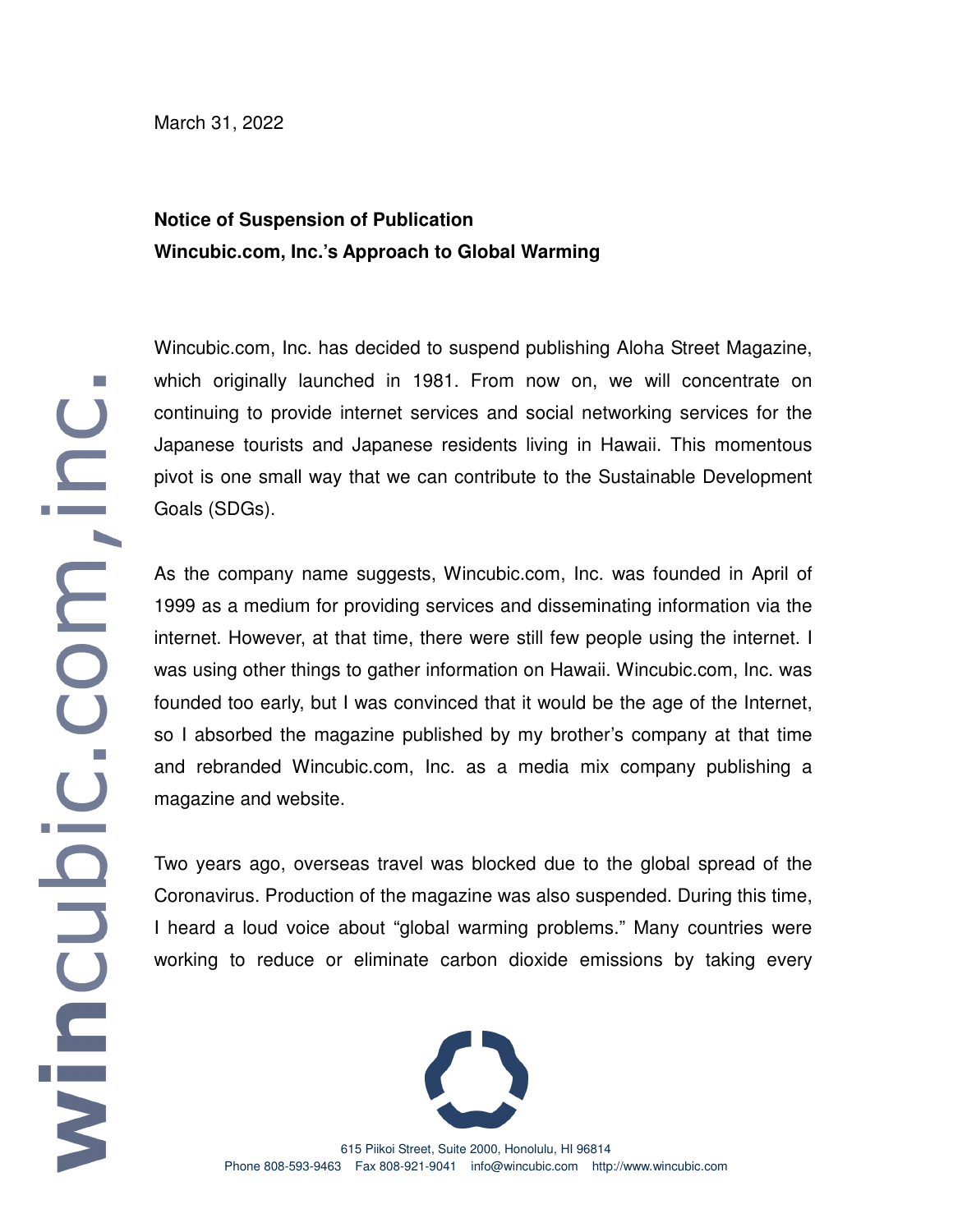possible measure. I started to think about our impact and realized many raw materials and energy are used for papermaking. In other words, publishing a paper magazine was deteriorating the global environment. I came to the conclusion that the publication should be suspended as I did not want to deteriorate the environment any further.

For reference, I calculated the amount of carbon dioxide emissions from publishing the magazine. Aloha Street Magazine was published six times a year, approximately 500,000 copies annually. I found that 746 tons of carbon dioxide was emitted to make that much paper (Nihon Paper Group). In addition to the papermaking process, carbon dioxide is emitted from the printing process, bookbinding process, and even in the transportation of products. On the other hand, information transmission on the web or SNS is completed by a computer. The amount of carbon dioxide emitted from computers used by Aloha Street is 5.2 kg per year.

In comparison to print, the internet has much less impact on the environment. In addition to this benefit, you can also get more timely information on the web and SNS. The Internet continues to improve every day and now free Wi-Fi can be accessed not only in hotels, but also in many places in Waikiki. As of May 17, 2021, the smartphone penetration rate in Japan is nearly 100% for people in their 30s, 96% for people in their 40s, 90% for people in their 50s, and even 75% for people in their 60s (Intage Inc.). As the number of smartphone users increase and Wi-Fi coverage improves, the usage rate of smartphones in Hawaii will be even higher. Paper information magazines are popular in Hawaii, but there is no doubt they will eventually switch to the web from the viewpoint of convenience, speed of information acquisition, hygiene, as well as



615 Piikoi Street, Suite 2000, Honolulu, HI 96814 Phone 808-593-9463 Fax 808-921-9041 info@wincubic.com http://www.wincubic.com